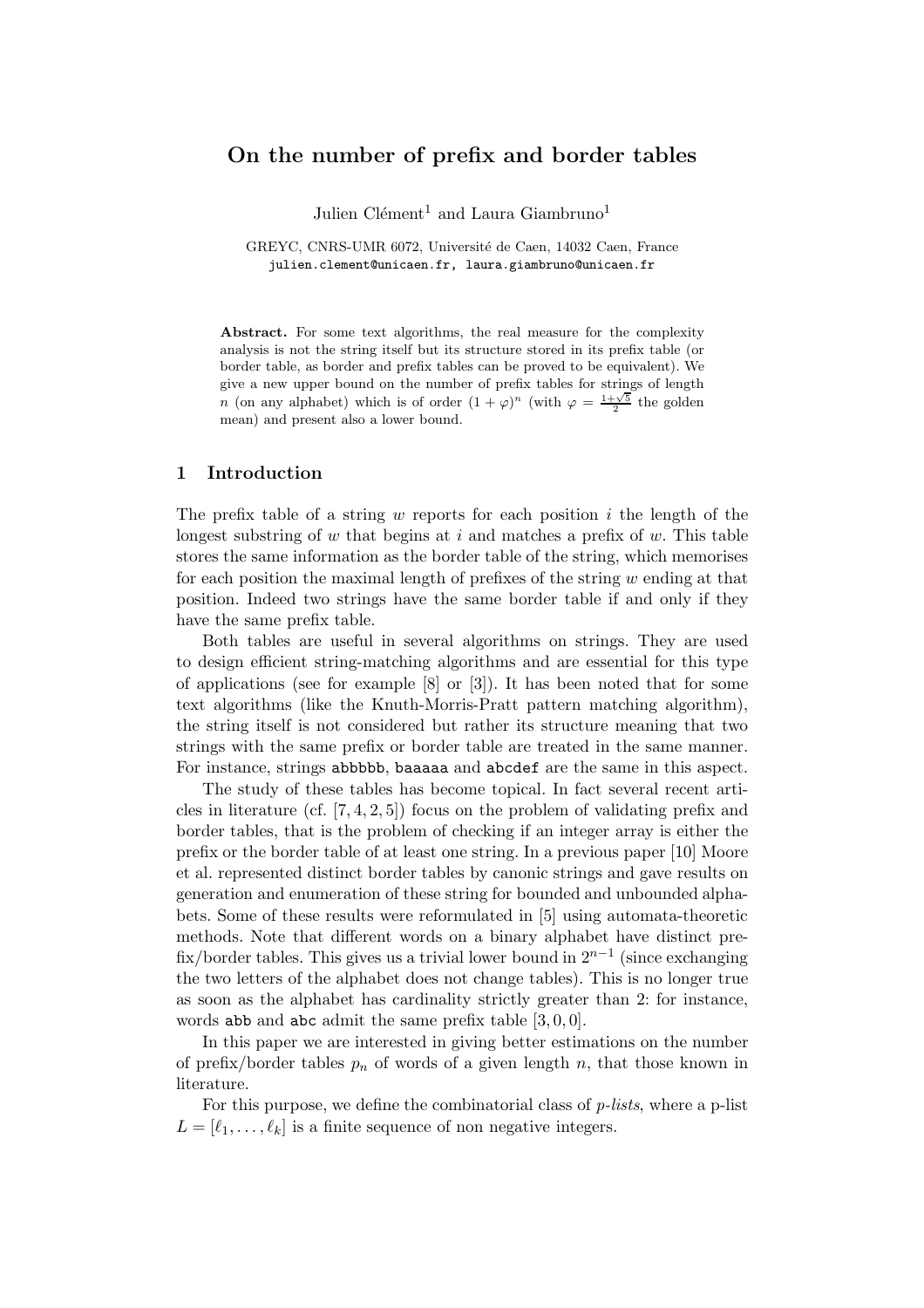| $\boldsymbol{n}$        | $p_{n,1}$ | $p_{n,2}$ | $p_{n,3}$ | $p_{n,4}$ | $p_{n,5}$      | $p_n$          |
|-------------------------|-----------|-----------|-----------|-----------|----------------|----------------|
| $\mathbf{1}$            | 1         |           |           |           |                | 1              |
| $\mathbf 2$             | 1         | 1         |           |           |                | $\overline{2}$ |
| 3                       | 1         | 3         |           |           |                | 4              |
| $\overline{\mathbf{4}}$ | 1         | 7         | 1         |           |                | 9              |
| 5                       | 1         | 15        | 4         |           |                | 20             |
| 6                       | 1         | 31        | 15        |           |                | 47             |
| 7                       | 1         | 63        | 46        |           |                | 110            |
| 8                       | 1         | 127       | 134       | 1         |                | 263            |
| 9                       | 1         | 255       | 370       | 4         |                | 630            |
| 10                      | 1         | 511       | 997       | 16        |                | 1525           |
| 11                      | 1         | 1023      | 2625      | 52        |                | 3701           |
| 12                      | 1         | 2047      | 6824      | 162       |                | 9034           |
| 13                      | 1         | 4095      | 17544     | 500       |                | 22140          |
| 14                      | 1         | 8191      | 44801     | 1467      |                | 54460          |
| 15                      | 1         | 16383     | 113775    | 4180      |                | 134339         |
| 16                      | 1         | 32767     | 287928    | 11742     | 1              | 332439         |
| 17                      | 1         | 65535     | 726729    | 32466     | $\overline{4}$ | 824735         |
| 18                      | 1         | 131071    | 1831335   | 88884     | 16             | 2051307        |
| 19                      | 1         | 262144    | 4610078   | 241023    | 52             | 5113298        |

Table 1: First values:  $p_n$  is the total number of prefix tables for strings of size n,  $p_{n,k}$  is the number of prefix tables for strings of size  $n$  with an alphabet of size  $k$  which cannot be obtained using a smaller alphabet.

We constructively define an injection  $\psi$  from the set of prefix tables to the set of p-lists which are easier to count. In particular we furnish an algorithm associating to a prefix table a p-list. We define prefix lists as p-lists that are images of prefix tables under  $\psi$ . We moreover describe an "inverse" algorithm that associates to a prefix list  $L = \psi(P)$  a word whose prefix table is P. This result confirm the idea that prefix lists represent a more concise representation for prefix tables.

We then deduce a new upper bound and a new lower bound on the number  $p_n$  of prefix tables (see Table 1 for first numerical values) for strings of length  $n$  or, equivalently, on the number of border tables of length  $n$ .

Let  $\varphi = \frac{1}{2}$  $\frac{1}{2}(1+\sqrt{5}) \approx 1.618$ , the golden mean, we have:

**Proposition 1 (Upper bound).** The number of valid prefix tables  $p_n$  can be asymptotically upper bounded by the quantity  $\frac{1}{2}\left(1+\frac{\sqrt{5}}{5}\right)$  $\frac{\sqrt{5}}{5}$   $(1+\varphi)^n + o(1)$ .

**Proposition 2 (Lower bound).** For any  $\varepsilon > 0$  there exists a family of prefix tables  $(\mathcal{L}_n)_{n\geq 0}$  such that  $\text{Card}(\mathcal{L}_n) = \Omega((1+\varphi-\varepsilon)^n)$ .

# 2 Preliminaries

## 2.1 Notations and definitions

Let A be an ordered alphabet. A word w of length  $|w| = n$  is a finite sequence  $w[0]w[1] \dots w[n-1] = w[0 \dots n-1]$  of letters of A. The language of all words is  $A^*$ , and  $A^+$  is the set of nonempty words. The prefix (resp. suffix) of length  $\ell, 0 \leq \ell \leq n$ , of w is<sup>1</sup> the word  $u = w[0 \dots \ell - 1]$  (resp.  $u = w[n - \ell \dots n - 1]$ ). A border  $u$  of  $w$  is a word that is both a prefix and a suffix of  $w$  and distinct from w itself. We define bord $(w)$  as the set of all proper borders of w.

<sup>&</sup>lt;sup>1</sup> With the convention that  $w[0 \tcdot -1] = w[n \tcdot n-1] = \varepsilon$  is the empty word whenever  $\ell = 0$ .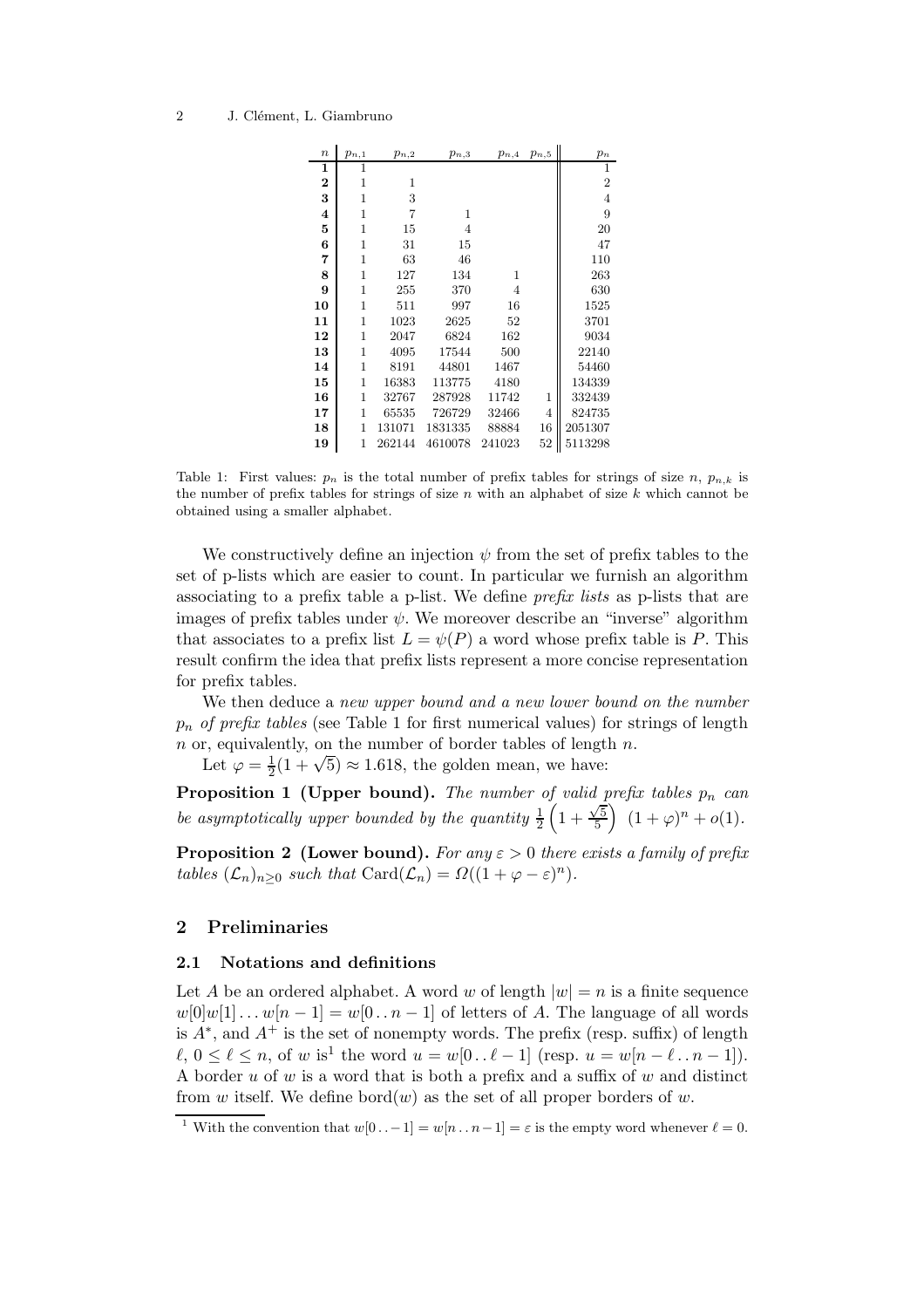**Definition 1 (Prefix table).** The prefix table Pref<sub>w</sub> of a word  $w \in A^+$  of length n, is the table of size n defined, for  $0 \leq i < n$ , by

$$
\operatorname{Pref}_w[i] = \operatorname{lcp}(w, w[i \dots n-1]),
$$

where lcp denotes the maximal length of common prefixes of the two words.

Another well-known structure used to represent the correlation structure of a string is the border table of a word.

**Definition 2 (Border table).** The border table Border<sub>w</sub> of a word  $w \in A^+$ of length n, is the table of size n defined, for  $0 \le i \le n$ , by

$$
Border_w[i] = \max\{|u| \mid u \text{ is a border of } w[0..i]\},
$$

Example 1. Let  $w$  be the word abaababa. We have the following representations for the prefix and border tables of w.

|                                                                                                                                                                                                                                                                                                                                 | $i$   0 1 2 3 4 5 6 7 |  |  |  |  |
|---------------------------------------------------------------------------------------------------------------------------------------------------------------------------------------------------------------------------------------------------------------------------------------------------------------------------------|-----------------------|--|--|--|--|
|                                                                                                                                                                                                                                                                                                                                 |                       |  |  |  |  |
|                                                                                                                                                                                                                                                                                                                                 |                       |  |  |  |  |
| $\begin{tabular}{c cccccc} \hline $w[i]$ & $\texttt{a}$ & $\texttt{b}$ & $\texttt{a}$ & $\texttt{b}$ & $\texttt{a}$ & $\texttt{b}$ & $\texttt{a}$ \\ \hline \texttt{Pref}_w[i] & $8$ & $0$ & $1$ & $3$ & $0$ & $3$ & $0$ & $1$ \\ \texttt{Border}_w[i] & $0$ & $0$ & $1$ & $1$ & $2$ & $3$ & $2$ & $3$ \\ \hline \end{tabular}$ |                       |  |  |  |  |

These structures (border and prefix tables) are in fact equivalent; actually the following proposition states a fact discussed in [3] and recently deepened in [1], where linear time conversion algorithms are given. In the following we furnish a proof of this equivalence: elements of the proof will be used in the next section.

**Proposition 3.** Two strings have the same border table if and only if they have the same prefix table.

*Proof (sketch)*. Let w be a word in  $A^+$  of length  $|w| = n > 0$ . We can relate the border table Border<sub>w</sub> to the prefix table  $\text{Pref}_w$ . For a position  $j$  in  $w$  of length  $n$ , let

$$
I(j) = \{i \mid 0 < i \leq j \text{ and } i + \text{Pref}_w[i] - 1 \geq j\}.
$$

The elements in  $I(i)$  represent the positions  $i \leq j$  for which the longest common prefixes between w and  $w[i \nvert n - 1]$  overlap position j in w. Then we have

Border<sub>w</sub>[j] = 0 if  $I(j) = \emptyset$ , and Border<sub>w</sub>[j] = j – min  $I(j) + 1$  otherwise. (1)

Conversely, given the border table  $Border_w$  of w, we define the prefix table  $\text{Pref}_w$  in the following way. First we set  $\text{Pref}_w[0] = ||w||$ . Then let  $j > 0$  be a position in w and let  $I'(j) = \{i \mid j \le i < ||w|| \text{ and } w[j \dots i] \in \text{bord}(w[0 \dots i])\}.$ We have

$$
Pref_w[j] = 0 \text{ if } I'(j) = \emptyset, \text{ and } Pref_w[j] = \max(I'(j)) - j + 1 \text{ otherwise.}
$$
 (2)

With (1) and (2), one proves that two words have the same border table if and only if they have the same prefix table. ⊓⊔

Recent literature focuses on the problem of validating prefix and border tables and, in case of a valid table, providing the word associated to it that is the smallest in the lexicographic order (cf. [7, 2]).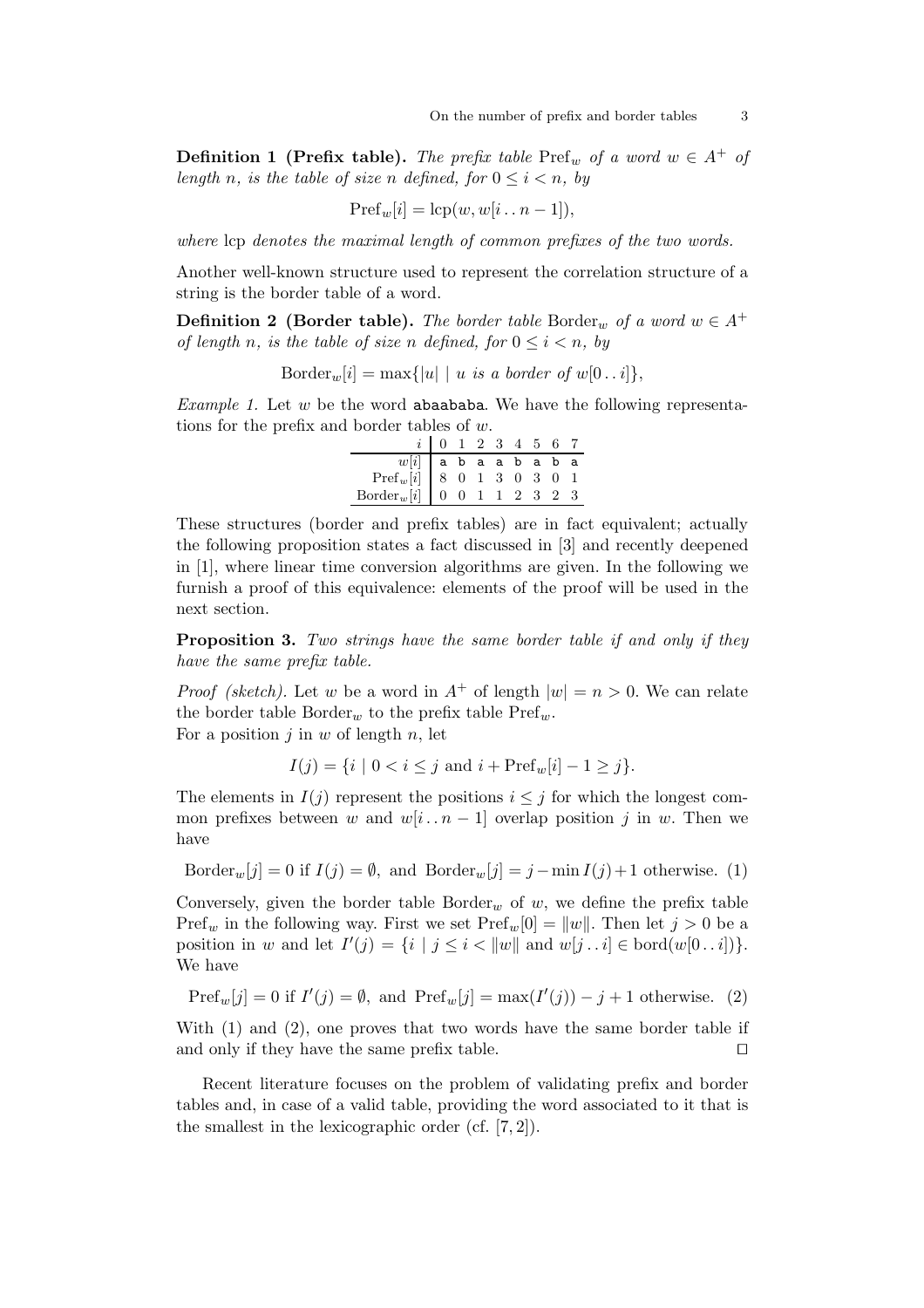4 J. Clément, L. Giambruno

#### 2.2 Previous work

Previous work in [10] focused on counting distinct strings of length  $n$  with respect to their prefix/border tables: an upper bound is given in the form

$$
b_n = \sum_{k=1}^{k^*} \left\{ {n - 2^{k-1} + k \atop k} \right\},\tag{3}
$$

where  $\{^{m}_{j}\}$  denotes the Stirling number of second kind (the number of partitions of m in j non empty parts), and  $k^* = \lceil \log_2(n+1) \rceil$ . The quantity  $k^*$  is the minimal number of distinct letters to obtain all possible prefix tables of size n.

Numerically it is clear that  $b_n$  is far from being a tight approximation of the number  $p_n$  of prefix tables of size n. One can indeed prove that  $b_n \gg p_n$ . The following lemma can help us to formalize this fact.

**Lemma 1.** For  $\alpha_n$  such that  $\alpha_n \to \infty$  and  $\alpha_n = O(n^c)$  for some  $c \in ]0,1[,$ one has

$$
\{a_n\} \sim \frac{(\alpha_n)^n}{\alpha_n!} \sim \sqrt{2\pi} (\alpha_n)^{n-\alpha_n+1/2} e^{\alpha_n}.
$$

The proof of this lemma relies on the fact that applications from  $\{1, \ldots, m\}$ to  $\{1, \ldots, \alpha_n\}$  are, if  $\alpha_n$  is small enough, almost always surjective.

This lemma suffices to prove that  $b_n$  in Equation (3) is at least of order is  ${c_n \choose d \log n}$  (considering for instance the Stirling number for  $k = k^* - 1$  in (3)), for some positive constants c and d. So that  $\log b_n$  is at least of order n log log n. Hence we have:

**Corollary 1.** We have  $\frac{1}{n} \log b_n = \Omega(\log \log n)$ .

In Section 4 we try to improve the bound in (3), yielding the result of Proposition 1.

## 3 Prefix Lists

The information in a valid prefix table is somewhat redundant since we do not need to use all values in the table to build a corresponding word. We introduce prefix lists which are more concise and sufficient to be able to reconstruct such a word. We first define the combinatorial class of p-lists as it follows:

**Definition 3.** We define a p-list  $L = [\ell_1, \ldots, \ell_k]$  as a finite sequence of positive integers together with a size defined for a list as  $||L|| = \sum_{i=1}^{k} ||\ell_i||$ , where the size  $\|i\|$  is i if  $i > 0$  and 1 if  $i = 0$ .

Let  $P$  denote the set of prefix tables and  $\mathcal L$  the set of p-lists. In this section we define an injection  $\psi : \mathcal{P} \longrightarrow \mathcal{L}$  in a constructive manner. We define prefix lists as:

**Definition 4.** Let L be a p-list. We say that L is a prefix list if  $L = \psi(P)$ for a prefix table  $P \in \mathcal{P}$ .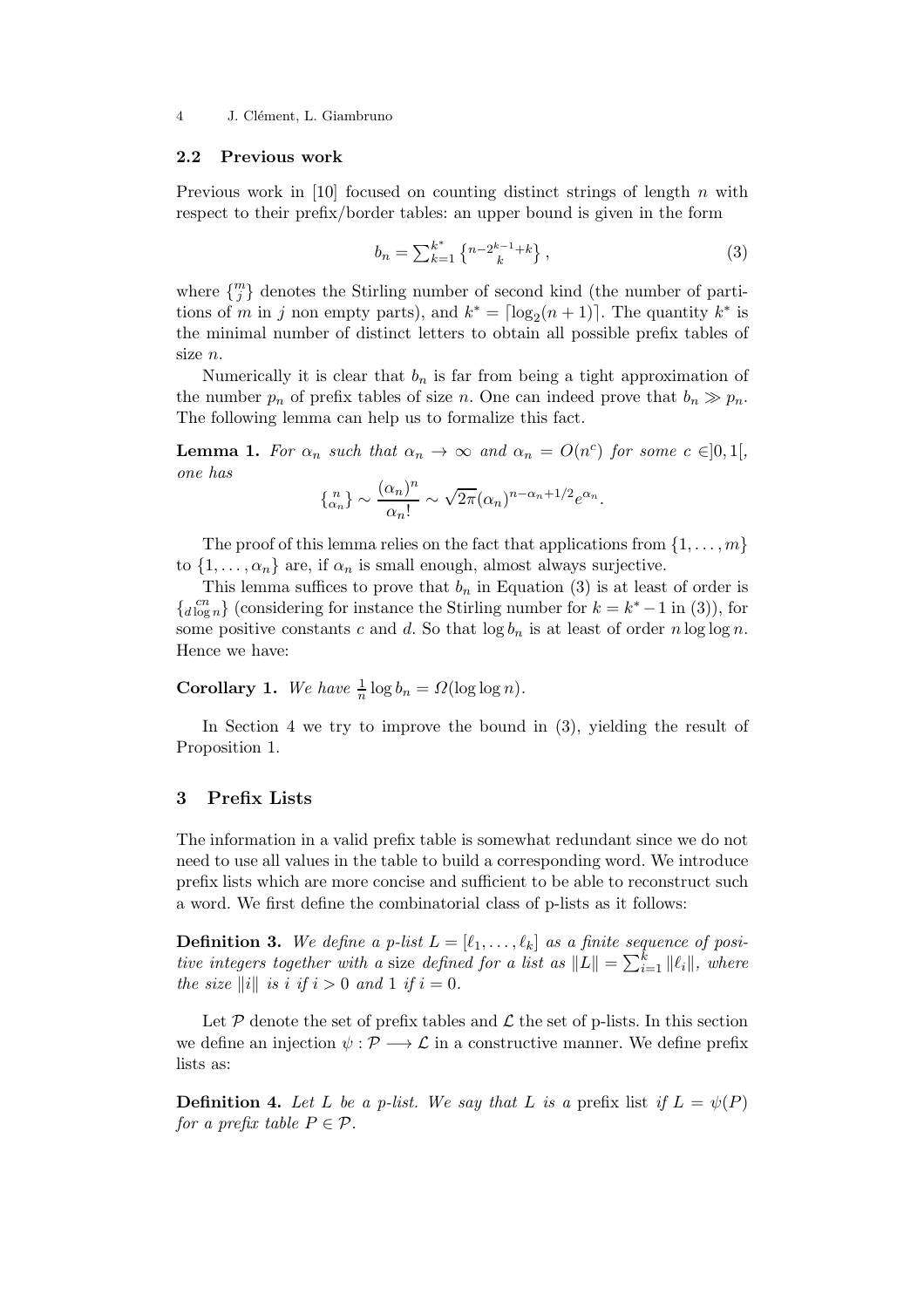#### 3.1 Algorithms

From prefix tables to prefix lists. We define constructively an injection  $\psi$ from  $P$  to  $\mathcal L$  by defining an algorithm in a "right-to-left manner".

| <b>Procedure PrefixToList</b> $(P = P[0n-1])$                                                   |
|-------------------------------------------------------------------------------------------------|
| $L \leftarrow   $                                                                               |
| $i \leftarrow n-1$                                                                              |
| while $i > 0$ do                                                                                |
| $I \leftarrow \{j \mid 0 < j \leq i \text{ and } j + P[j] - 1 \geq i\}$                         |
| if $I = \emptyset$ then                                                                         |
| $(\ell, i) \leftarrow (0, i - 1)$                                                               |
| else                                                                                            |
| $\left\lfloor \begin{array}{l} (\ell,i) \leftarrow (i-\min(I)+1,\min(I)-1) \end{array} \right.$ |
| $L \leftarrow [\ell] \cdot L$                                                                   |
| return L                                                                                        |

Intuitively, it scans the prefix table from right to left, starts with the last position  $i = n - 1$  and gets from the prefix table the length  $\ell$  of the leftmost longest common (proper) prefix which overlaps the current position  $i$ , or sets  $\ell = 0$  if there is no such prefix. This length is inserted at the beginning of the list and the position  $i$  is updated to the position immediately before the prefix (if it exists) or just one position before (if it is not the case). The algorithm stops when the first position  $i = 0$  is attained.

For each position  $i$  in  $P$ , the elements in  $I$  represent, as in the proof of Proposition 3, the positions less or equal to  $i$ , such that the longest common prefix with  $w$  starting at these positions overlap position  $i$ .

**Definition 5.** For a given prefix table P in P, we define  $\psi(P)$  as the prefix list obtained by executing the algorithm PrefixToList on P.

Example 2. Let w be the word abaababa. We have the following representation for the prefix table of  $w$ .

|                                                                                                                                                                                                                                                                        | $i$   0 1 2 3 4 5 6 7 |  |  |  |  |
|------------------------------------------------------------------------------------------------------------------------------------------------------------------------------------------------------------------------------------------------------------------------|-----------------------|--|--|--|--|
|                                                                                                                                                                                                                                                                        |                       |  |  |  |  |
| $\begin{tabular}{c cccccc} \hline $w[i]$ & $\tt{a} $ $b$ & $\tt{a} $ $ a $ $ b $ $ $ a $ $ $ b $ $ $ a $ $ $ \\ \hline \hline \hline \hline \hline \hline \hline $r e f_w[i]$ & $\tt{8} $ $0$ & $\tt{1} $ $3$ & $\tt{0} $ $3$ & $\tt{0} $ $1$ \\ \hline \end{tabular}$ |                       |  |  |  |  |

For this table we get the associated list  $L = [0, 1, 2, 3]$ . In fact, executing the algorithm PrefixToList to Pref<sub>w</sub>, we start with  $i = 7$  and we get that the set of starting indexes of prefixes overlapping i is  $I = \{5, 7\}$ . Thus  $\ell =$  $i - \min(I) + 1 = 3$ , the length of the overlapping prefix until i, is appended to  $L = [$ . Now i is initialised to 4 the position before  $min(I) = 5$ . Next we have  $I = \{3\}$  and so  $\ell = 2$  is prefixed to  $L = [3]$  and  $i := 2$ . Again  $I = \{2\}, \ell = 1$ and  $i := 1$ . Now  $I = \emptyset$ , thus  $\ell = 0$ ,  $i := 0$  and the algorithm stops.

Remark 1. At first view, it would be more intuitive to define prefix lists with an algorithm visiting the prefix table from left to right. For instance let P be a prefix table and  $L = \{$  an empty list. A greedy algorithm for this construction starts with the second position  $i = 1$  and appends at the beginning of L, the length  $\ell = P[i]$  of the longest common prefix starting there. Then i is updated to  $i + \ell$ , if  $\ell > 0$  and to  $i + 1$  if  $\ell = 0$ . Again the algorithm appends  $\ell = P[i]$  and so on until position  $n-1$  is attained. However this construction of "prefix list" from left to right fails to define an injection from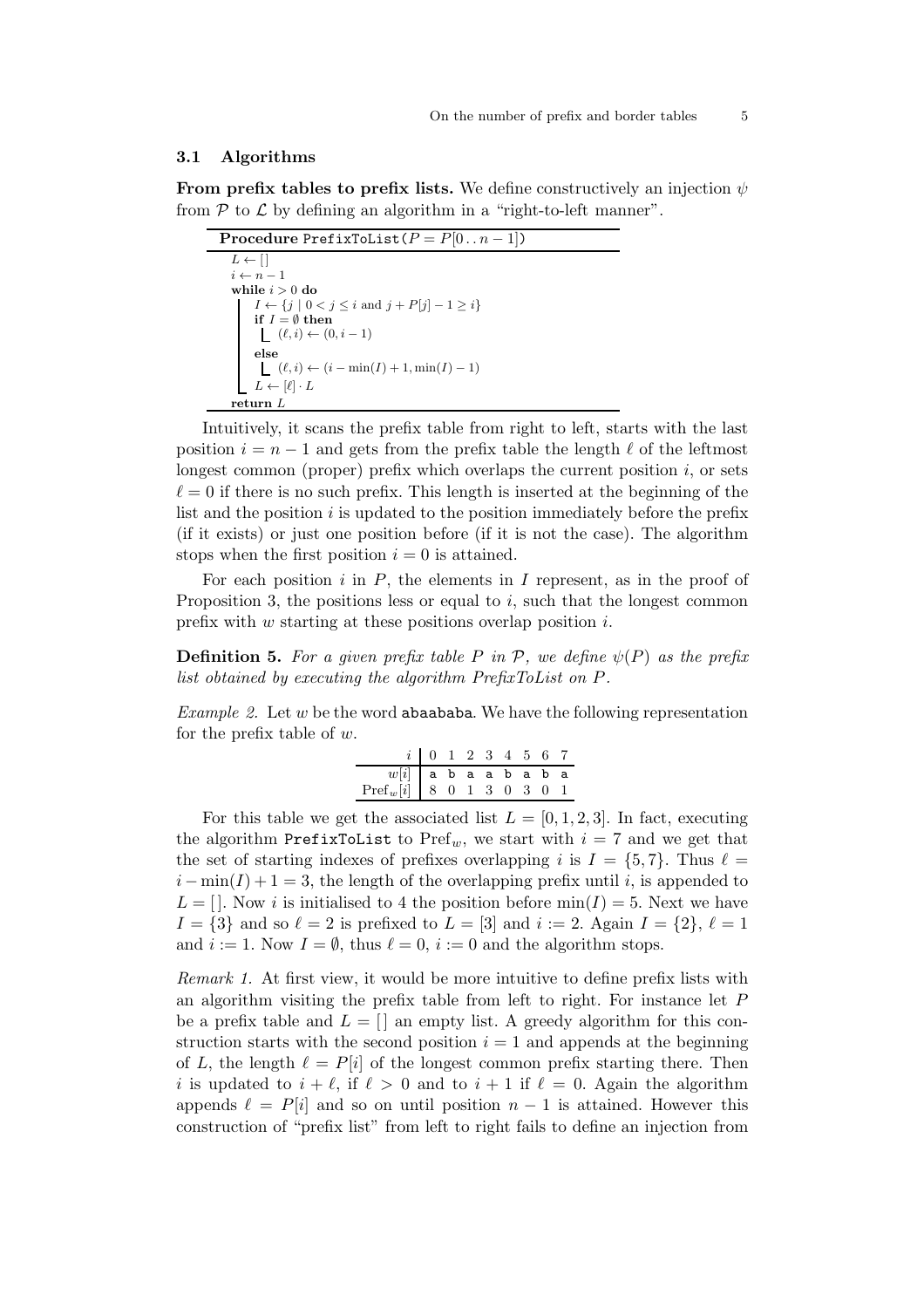prefix tables to prefix lists (which is our goal for finding an upper bound). In fact let  $P = \{8, 0, 1, 3, 0, 3, 0, 1\}$  be a valid prefix table, as in Example 2, and  $P' = [8, 0, 1, 3, 0, 1, 0, 1]$  be a valid prefix table associate to w', then one has

|                                                                                                                                                                                                                                         | $i$ 0 1 2 3 4 5 6 7 |  |  |  |  |
|-----------------------------------------------------------------------------------------------------------------------------------------------------------------------------------------------------------------------------------------|---------------------|--|--|--|--|
|                                                                                                                                                                                                                                         |                     |  |  |  |  |
| $\begin{tabular}{c cccccc} $w'[i]$ & $\texttt{a} $~\texttt{b} $~\texttt{a} $~\texttt{a} $~\texttt{b} $~\texttt{a} $~\texttt{c} $~\texttt{a}$ \\ \textbf{Pref}_{w'}[i] & $8$ & $0$ & $1$ & $3$ & $0$ & $1$ & $0$ & $1$ \\ \end{tabular}$ |                     |  |  |  |  |

Since to P and P' is associated the same list  $L = [0, 1, 3, 0, 1]$  then the correspondence between prefix tables and these lists cannot be injective.

From border tables to prefix lists. In order to prove the injection we will define the function  $\psi$  in term of border tables: we define another function  $\psi'$ from the set of border tables to the set of prefix lists defined by the following algorithm:

| <b>Procedure BorderToList</b> $(B = B[0n-1])$                                                                                  |
|--------------------------------------------------------------------------------------------------------------------------------|
| $L \leftarrow \lceil \rceil$                                                                                                   |
| $i \leftarrow n-1$                                                                                                             |
| while $i > 0$ do                                                                                                               |
| $\ell \leftarrow B[i]$                                                                                                         |
| if $B[i] = 0$ then<br>$L \ni \leftarrow i - 1$                                                                                 |
|                                                                                                                                |
| else                                                                                                                           |
| $\begin{array}{c} \begin{array}{c} \text{\Large $\mid$} \\ \text{\Large $\mid$} \end{array} & i \leftarrow i-B[i] \end{array}$ |
| $L \leftarrow [\ell] \cdot L$                                                                                                  |
| Return L                                                                                                                       |

From the algorithm follows the definition of  $\psi'$  in an inductive way:

**Definition 6.** For a border table B of length n, let  $\ell = B[n-1]$ . We define  $\psi'(B)$  as:

$$
\psi'(B) = \begin{cases} \psi'(B[0 \dots n-1-\ell]) \cdot [\ell], \text{ if } \ell > 0; \\ \psi'(B[0 \dots n-2]) \cdot [\ell], \quad \text{ if } \ell = 0. \end{cases}
$$

The functions  $\psi$  and  $\psi'$  applied on equivalent border and prefix tables give rise to the same prefix lists:

**Proposition 4.** Let  $B$  be a border table of a word w and  $P$  be the prefix table of w. Then we have that  $\psi(P) = \psi'(B)$ .

*Proof.* For a given position i in w, let  $I = \{j | 0 \le j \le i \text{ et } j + P[j]-1 \ge i\}$  as defined in the proof of Proposition 3 and in the algorithm PrefixToList for the computation of  $\psi(P)$ . By the conversion rules from prefix table to border table (see proof of Proposition 3), we have that

$$
B[i] = \begin{cases} 0, & \text{if } I = \emptyset; \\ i - \min(I) + 1, \text{if } I \neq \emptyset. \end{cases}
$$

Thus if  $I = \emptyset$  then the value  $\ell = 0 = B[i]$  is inserted at the beginning of L for both algorithms PrefixToList and BorderToList. If  $I \neq \emptyset$  then  $\ell = i - \min(I) + 1 = B[i]$  is inserted at the beginning of the list L for both algorithms. Then  $i$  is decremented in the same way for both the algorithms.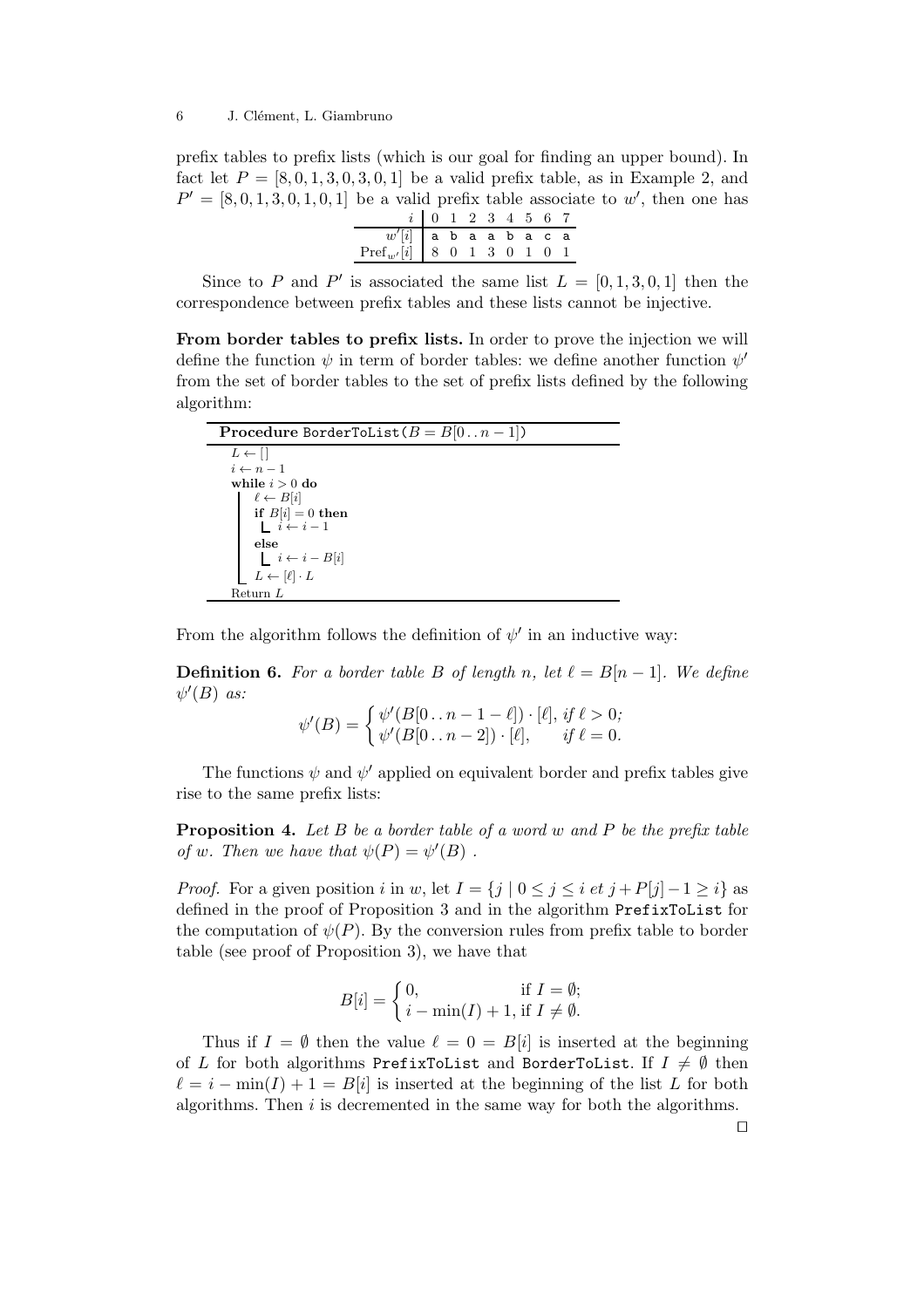Thus, for a given border table B, there exist  $0 \leq i_1 \leq \cdots \leq i_r = n-1$ , such that  $\psi'(B) = L = (B[i_1], \dots, B[i_r])$  and  $i_j = i_{j+1} - B[i_{j+1}].$ 

*Example 3.* Let  $w$  be the word **abaababa**. The following table shows its Border table Border<sub>w</sub> for all values of i.

|                               | $i$ 0 1 2 3 4 5 6 7 |  |  |  |  |
|-------------------------------|---------------------|--|--|--|--|
| $w[i]$   a b a a b a b a      |                     |  |  |  |  |
| $Border_w[i]$ 0 0 1 1 2 3 2 3 |                     |  |  |  |  |

The associated prefix list is  $L = [0, 1, 2, 3] = [B[1], B[2], B[5], B[7]]$ .

From p-lists to words. We now describe an "inverse" algorithm that associates to a prefix list  $L = \psi(P)$  a word w whose prefix table is P. Let  $L = [\ell_1, \ldots, \ell_m]$  and  $n = ||L||$ , for the length  $||\cdot||$  defined for p-lists, then the string  $w[0 \tcdot n]$  is computed in the following way.

| <b>Procedure ListToWord</b> $(L = [\ell_1, \ldots, \ell_m])$                                                            |
|-------------------------------------------------------------------------------------------------------------------------|
| $w[0] \leftarrow$ new letter                                                                                            |
| $pos \leftarrow 1$                                                                                                      |
| for $i \leftarrow 1$ to m do                                                                                            |
| if $\ell_i > 0$ then                                                                                                    |
| for $j \leftarrow 0$ to $\ell_i - 1$ do<br>$\lfloor w[\mathtt{pos}+j] \leftarrow w[j]$<br>$pos \leftarrow pos + \ell_i$ |
| else                                                                                                                    |
| $w[\texttt{pos}] \leftarrow \texttt{new letter}$<br>$\texttt{pos} \leftarrow \texttt{pos} + 1$                          |
|                                                                                                                         |
| $n \leftarrow p$ os                                                                                                     |
| return $w[0n]$                                                                                                          |

The new letter function returns a new letter not used so far. Informally the algorithm proceeds from left to right on the p-list input  $[\ell_1, \ldots, \ell_m]$ . It starts with a word reduced to one letter. Then iteratively for  $i \in [1..m]$ , if  $\ell_i > 0$ the algorithm copies  $\ell_i$  symbols, from the previous constructed word u, at the end of  $u$ , otherwise the algorithm introduces a new symbol in  $w$ . Note that overlapping is allowed since we are building the word from left to right.

*Example 4.* Let  $w =$  abaababa as in Example 2, whose associated prefix list is  $L = \psi(\text{Pref}_w) = [0, 1, 2, 3]$ . Choosing arbitrarily the first letter to be a, one can build  $w = \mathbf{a} \cdot \mathbf{b} \cdot \mathbf{a} \cdot \mathbf{a} \cdot \mathbf{a} \cdot \mathbf{b}$ . A value 0 in the prefix list implies we can choose a new letter (here b at the second position).

One key property is that the word  $w$  obtained by this algorithm performed on a prefix list  $\psi(P)$  for a prefix table P is such that  $\text{Pref}_w = P$ . This means that prefix lists and prefix tables are somehow equivalent and represent the same information.

**Proposition 5.** Given the prefix list  $L = \psi(P)$  associated with a prefix table P the word w build by the algorithm ListToWord is such that  $\text{Pref}_w = P$ .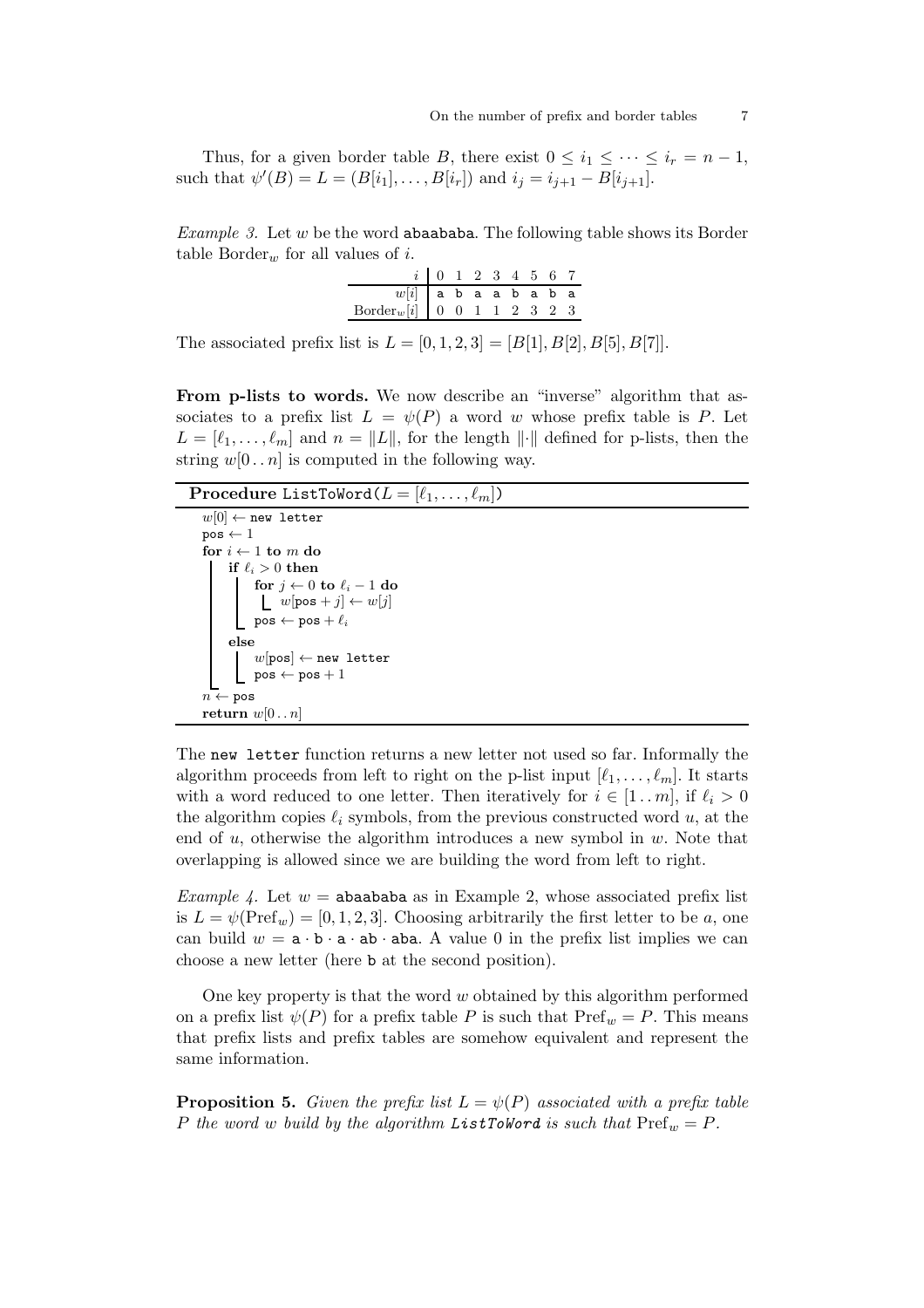*Proof.* We prove the proposition on border tables: let  $L = \psi(P) = \psi'(B)$ . We prove the result by induction on ||L||. If  $||L|| = 0$ , that is  $L = ||$ , then  $w = a$ and  $\text{Border}_w = [0] = B$ .

Let  $||L|| > 0$  and  $L = L' \cdot [\ell]$ . We denote by w and w' the words built by the algorithm ListToWord on input L and L' respectively. By construction  $w =$  $w' \cdot v$ , where v consists necessarily of the first  $\ell$  symbols (considered eventual overlapping) of  $w'$ . By the inductive definition of prefix lists there exists a decomposition  $B = B' \cdot B''$  such that  $L = \psi(B) = \psi(B') \cdot [\ell], B''[\ell-1] = \ell$ and the length of B'' is equal to  $\ell$ . Thus  $L' = \psi(B')$  and, by the inductive hypothesis,  $\text{Border}_{w'} = B'$ .

In general (see [5], [10]), given a border table  $B = H \cdot T$ , every word with border table  $H$  is prolonging to a word with border table  $B$ . In our case  $B = B' \cdot B''$  and since  $B[n-1] = \ell$ , the word u prolonging w' consists necessarily of the first  $\ell$  symbols (considering possible self overlap) of  $w'$  and is equal necessarily to v. Thus Border<sub>w</sub> = B. □

#### 3.2 Injectivity

**Proposition 6.** The application  $\psi$  is injective.

*Proof.* Let us consider two prefix tables  $P \neq P'$  and suppose that  $\psi(P) =$  $\psi(P') = L$ . By Proposition 5 the algorithm performed on L gives a word w such that  $\text{Pref}_w = P = P'$ . Hence we must have  $\psi(P) \neq \psi(P')$ .

Let us remark that the application  $\psi$  is not surjective. To a list [0, 2, 2], we can associate a word  $w = \mathbf{a} \cdot \mathbf{b} \cdot \mathbf{a} \cdot \mathbf{b} = \mathbf{a} \cdot \mathbf{b} \cdot \mathbf{b} \cdot \mathbf{b} = \mathbf{b} \cdot \mathbf{b} \cdot \mathbf{b} \cdot \mathbf{c}$  with prefix table Pref<sub>w</sub> =  $[6, 0, 4, 0, 2, 0]$ , but we have  $\psi(\text{Pref}_w) = [0, 4]$ .

## 4 Upper bound

p-lists. We can see the set of p-lists as a combinatorial class  $\mathcal L$  of lists of positive integers

$$
\mathcal{L} = \text{Seq}(\{0, 1, 2, 3, \dots\}),\tag{4}
$$

together with a *special size measure* which can be defined for a p-list  $L =$  $[\ell_1,\ldots,\ell_k]$  as  $||L|| = \sum_{i=1}^k ||\ell_i||$ , where the size  $||i||$  is i if  $i > 0$  and 1 if  $i = 0$ . It just means that  $||L|| = \sum_{i=1}^{k} \ell_i + \text{Card}\{i \mid \ell_i = 0\}$ . The SEQ operator applied to a combinatorial class A corresponds to all finite sequences of elements from A, i.e.,  $\text{Seq}(\mathcal{A}) = \bigcup_{i=0}^{\infty} \mathcal{A}^i$  (reminiscent of the Kleene star operation for regular languages). By convention  $\mathcal{A}^0 = \{\varepsilon\}.$ 

Combinatorial specifications and generating functions. In order to study a sequence  $(a_n)_{n\in\mathbb{N}}$ , it is now usual [6] to consider its generating function  $A(z)$ , that is the formal power series defined by  $A(z) = \sum_{n\geq 0} a_n z^n = \sum_{\alpha \in A} z^{\|\alpha\|}$ .

In our case, given the combinatorial specification of  $\mathcal{L}$ , it is easy [6] to compute the generating function  $L(z) = \sum_{n\geq 0} \ell_n z^n$  where  $\ell_n$  denotes the numbers of p-lists of size  $n$ . This is true when specification are unambiguous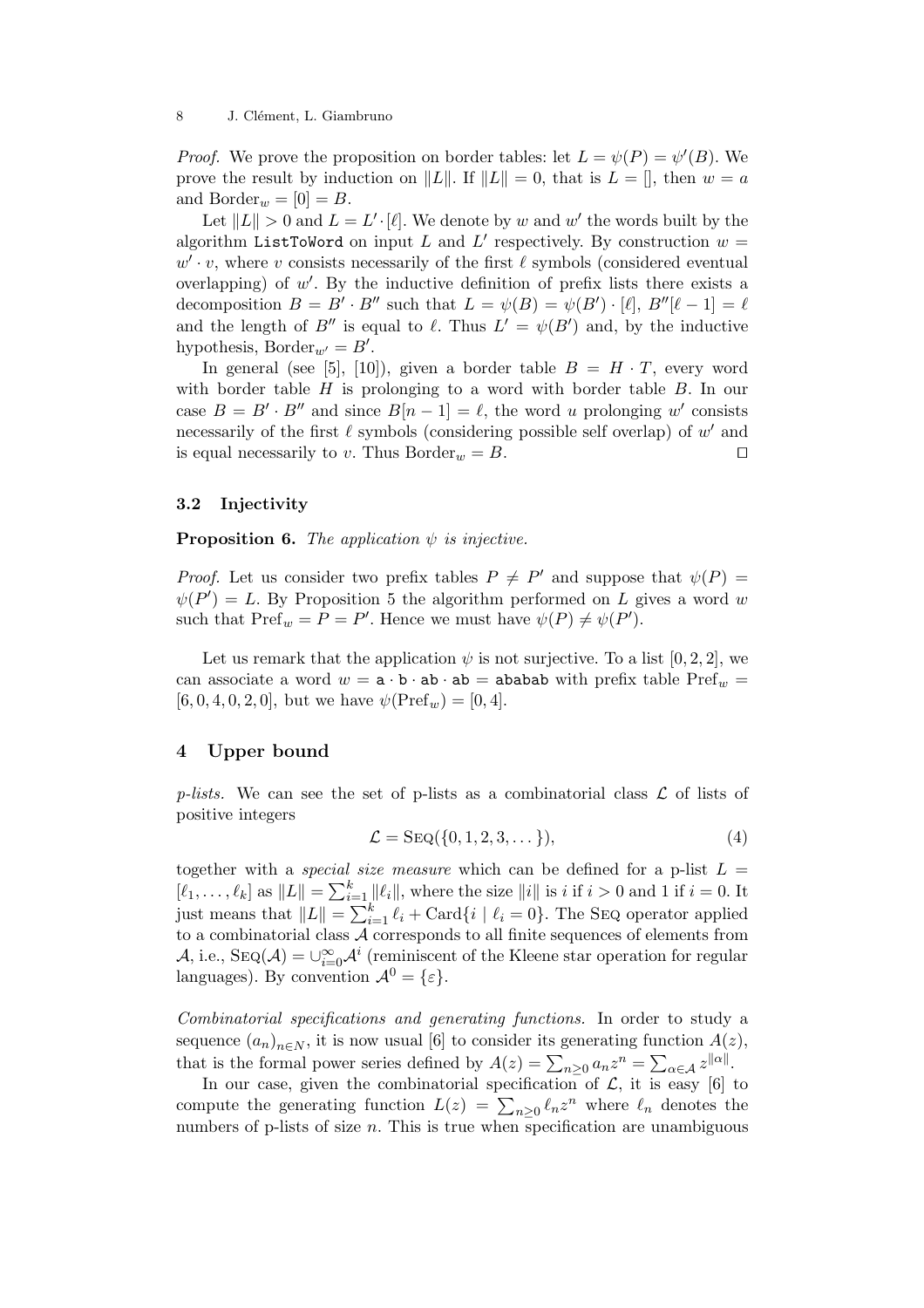(in the same way as unambiguity is considered in regular expressions or formal grammars).

Indeed, the general idea is the following: here we first consider a set of atoms N. We need a size  $\lVert \cdot \rVert$  compatible with the cartesian product and disjoint union, i.e., here for  $i \in \mathbb{N}$  the size of atom i is  $||i|| = i$  if  $i > 0$  and  $||0|| = 1$ . Let us define an empty element  $\varepsilon$  (the only one with size 0). Then we have the following dictionary for translating directly from combinatorial constructions to generating functions.

Empty element:  $\varepsilon \mapsto 1$ , Cartesian product:  $A \times B \mapsto A(z) \times B(z)$ , Symbols:  $\alpha \in \mathbb{N} \mapsto z^{\|\alpha\|}$ , Disjoint Union:  $\mathcal{A} \cup \mathcal{B} \mapsto A(z) + B(z)$ , Sequence product: SEQ( $\mathcal{A}$ )  $\mapsto \frac{1}{1-A(z)}$ 

Let  $\varphi = \frac{1}{2}$  $\frac{1}{2}(1+\sqrt{5}) \approx 1.618$ . With this dictionary and the combinatorial description (4), we get the following result for  $\ell_n = [z^n]L(z)$  the number of p-lists of size n.

**Proposition 7.** The number of p-lists of size n is given by

$$
\ell_n = \frac{1}{2} \left( 1 + \frac{\sqrt{5}}{5} \right) \varphi^n + \frac{1}{2} \left( 1 - \frac{\sqrt{5}}{5} \right) \varphi^{-n} = \frac{1}{2} \left( 1 + \frac{\sqrt{5}}{5} \right) \varphi^n + o(1).
$$

*Proof.* Let  $\mathcal{I} = \{0\} \cup \{1, 2, 3, \dots\}$  then by definition  $\mathcal{L} = \text{Seq}(\mathcal{I})$ . The generating function associated with  $\mathcal{I}$  is  $I(z) = 2z + z^2 + z^3 + \ldots = z + z \sum_{n \geq 0} z^n =$  $z + \frac{z}{1-z}$ . With this dictionary and the combinatorial description we get

$$
L(z) = \frac{1}{1 - \left(z + \frac{z}{1 - z}\right)} = \frac{1 - z}{1 - 3z + z^2}.
$$

Since this is a rational function, using decomposition in simple elements we get

$$
L(z) = \frac{1}{2} \left( 1 - \frac{\sqrt{5}}{5} \right) \frac{1}{1 - z/\phi} + \frac{1}{2} \left( 1 + \frac{\sqrt{5}}{5} \right) \frac{1}{1 - z/\phi'},
$$

where  $\phi = \frac{3+\sqrt{5}}{2}$  $\frac{\sqrt{5}}{2}$  and  $\phi' = \frac{3-\sqrt{5}}{2}$  $\frac{-\sqrt{5}}{2}$  are the two solutions of  $1 - 3z + z^2$ . By geometric series formula, we have that

$$
\ell_n = [z^n]L(z) = \frac{1}{2} \left( 1 - \frac{\sqrt{5}}{5} \right) \phi^{-n} + \frac{1}{2} \left( 1 + \frac{\sqrt{5}}{5} \right) \phi'^{-n}.
$$

Let  $\varphi = \frac{1}{2}(1+\sqrt{5})$  then we have that  $\phi = (1+\varphi)$  and  $\overline{\phi} = 2 - \varphi = \frac{1}{(1+\varphi)}$ . We thus obtain

$$
\ell_n = [z^n]L(z) = \frac{1}{2} \left( 1 - \frac{\sqrt{5}}{5} \right) (1 + \varphi)^{-n} + \frac{1}{2} \left( 1 + \frac{\sqrt{5}}{5} \right) (1 + \varphi)^n,
$$

and the desired result follows. ⊓⊔

Result. The main result on the upper bound (see Proposition 1) is a reformulation of the following corollary, which is a consequence of Proposition 6.

**Corollary 2.** The number  $p_n$  of prefix tables of size n is upper bounded by the number  $\ell_{n-1}$  of p-lists of size  $n-1$ .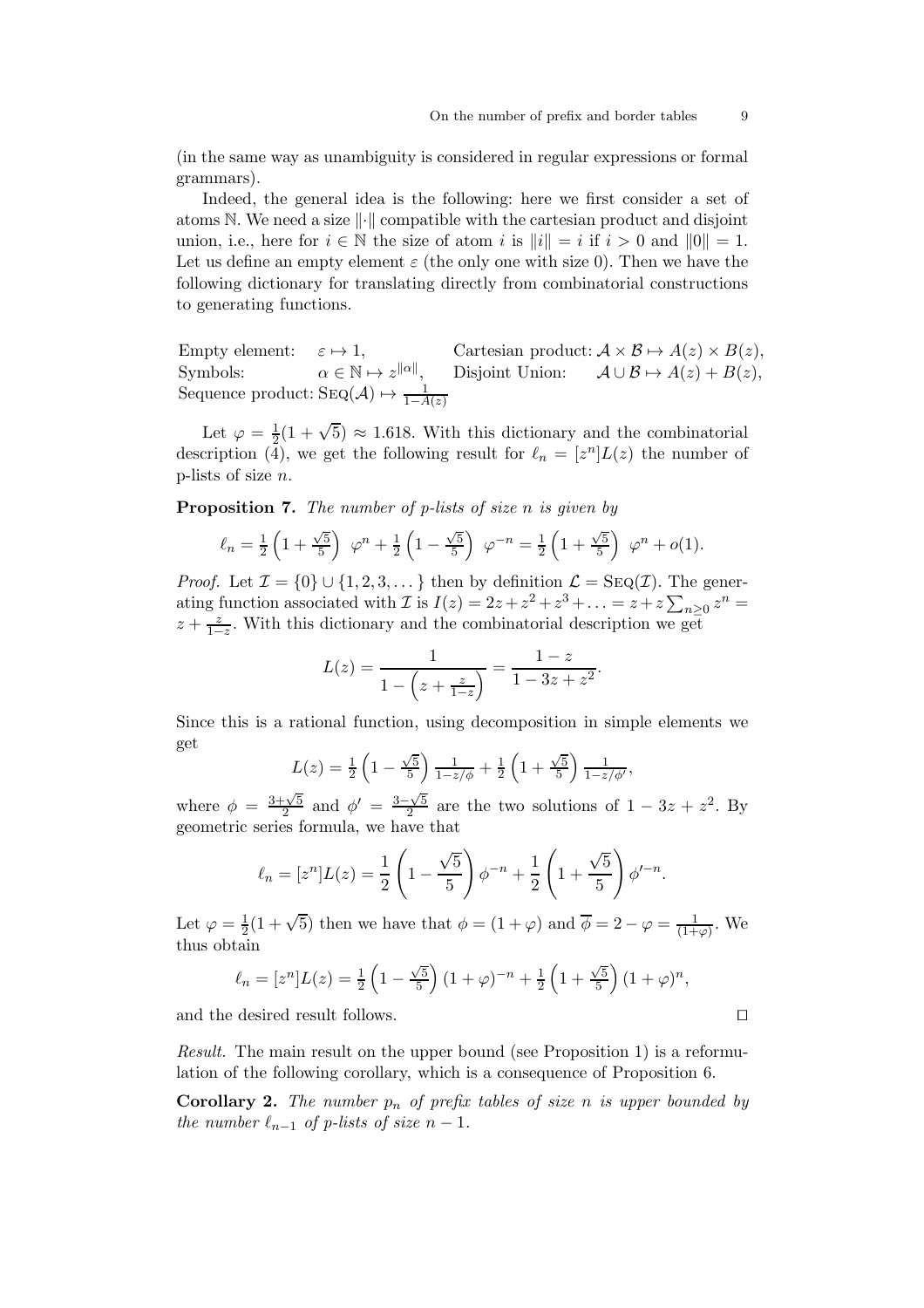10 J. Clément, L. Giambruno

## 5 Lower bound

For the lower bound, we exhibit some sets of valid prefix lists such that we are able to count them. We wish these sets to be as large as possible. In this paper, as a first step, our goal is to evaluate the exponential order growth given in Proposition 9 rather than to give a precise estimate.

The idea for proving Proposition 9 is to exhibit a language which maps bijectively to a set of prefix lists, hence maps bijectively to a set of prefix tables. Let us consider, for a fixed k,  $\mathcal{L}_k = ab^k (ab^{<}( \varepsilon + cb^*))^*$ .

**Proposition 8.** Two distinct words in  $\mathcal{L}_k$  have distinct prefix tables.

*Proof.* We will prove the statement by proving that the words in  $\mathcal{L}_k$  are in bijection with prefix lists. Then, since a prefix table is associated to a uniquely determined prefix list, the desired result immediately follows.

First we prove that prefix lists associated with words in  $\mathcal{L}_k$  are concatenations of non negative integers  $\ell < k$ . Indeed by construction, for any word  $u \in \mathcal{L}_k$  we have that the longest border of a prefix of u is of length strictly less than  $k + 1$ . Let us note by  $L(u)$  the prefix list associated with u:  $L(u) = \psi(\text{Pref}_u)$ . Since the elements in  $L(u)$  are border of prefixes of u we get the result.

Let us prove the main statement by contradiction. Let us consider  $u, v$  in  $\mathcal{L}_k$  such that  $u \neq v$  and  $L(u) = L(v) = L = [\ell_1, \ldots, \ell_r]$  (for some  $r > 0$ ). The prefix list  $L$  induces the same factorization in  $u$  and  $v$ . Let  $i$  be the smallest position in the words such that  $u[i] \neq v[i]$  and let  $\ell_j$  such that  $\sum_{k=1}^{j-1} ||\ell_k||$  <  $i < \sum_{k=1}^{j} ||\ell_k||$ , where  $|| \cdot ||$  is defined as in Definition 3. Let  $i_1 = \sum_{k=1}^{j-1} ||\ell_k||$ and  $i_2 = \sum_{k=1}^{j} ||\ell_k||$ . If  $\ell_j \neq 0$  then  $u[i_1 + 1 \dots i_2] = ab^{\ell_j - 1} = v[i_1 + 1 \dots i_2]$  since  $1 \leq \ell_j < k$ , that is a contradiction since  $u[i] \neq v[i]$ . If  $\ell_j = 0$  then the longest border of  $u[0..i]$  is the empty word. Then  $u[i]$  can be equal either to b or to c. If  $u[i] = b$  then, by definition of  $\mathcal{L}_k$ ,  $u[i]$  must be preceded by  $cb^t$  for some  $t \geq 0$ . The element  $v[i]$ , by definition, must be preceded by  $ab^s$  for some  $s \geq 0$ , that is a contradiction since  $u[0 \tldots i-1] = v[0 \tldots i-1]$ .

**Proposition 9 (Lower bound).** For any  $\varepsilon > 0$  there exists a family of prefix tables  $(\mathcal{L}_n)_{n\geq 0}$  such that  $\text{Card}(\mathcal{L}_n) = \Omega((1+\varphi-\varepsilon)^n)$ .

## Proof (Sketch of the proof).

For a given  $k$ , by using analytic combinatorics for regular expressions and since the regular expression  $ab^k (ab^{ is unambiguous, one can com$ pute easily the generating function  $L_k(z)$  for  $\mathcal{L}_k$ 

$$
L_k(z) = z^{k+1} \frac{1}{1 - \left(z \frac{1 - z^k}{1 - z}(1 + \frac{1}{1 - z})\right)} = \frac{z^{k+1}(z-1)^2}{1 - 3z + z^2 + z^{k+1}}.
$$

By general principles [6] we have that the number of words of length n in  $\mathcal{L}_k$ is  $\ell_{n,k}:=[z^n]L_k(z)\sim C_k\frac{1}{\rho_k^n}$  $\frac{1}{\rho_k^n}$ , where  $C_k$  is a constant and  $\rho_k$  is the smallest real (simple) root of  $1-3z+z^2+z^{k+1}$ . Considering  $\rho_k = \frac{1}{1+\varphi_k}$  $\frac{1}{1+\varphi-\varepsilon_k}$  as a perturbation of the solution of  $1 - 3z + z^2 = 0$ , we can then evaluate  $\varepsilon_k$  by using the